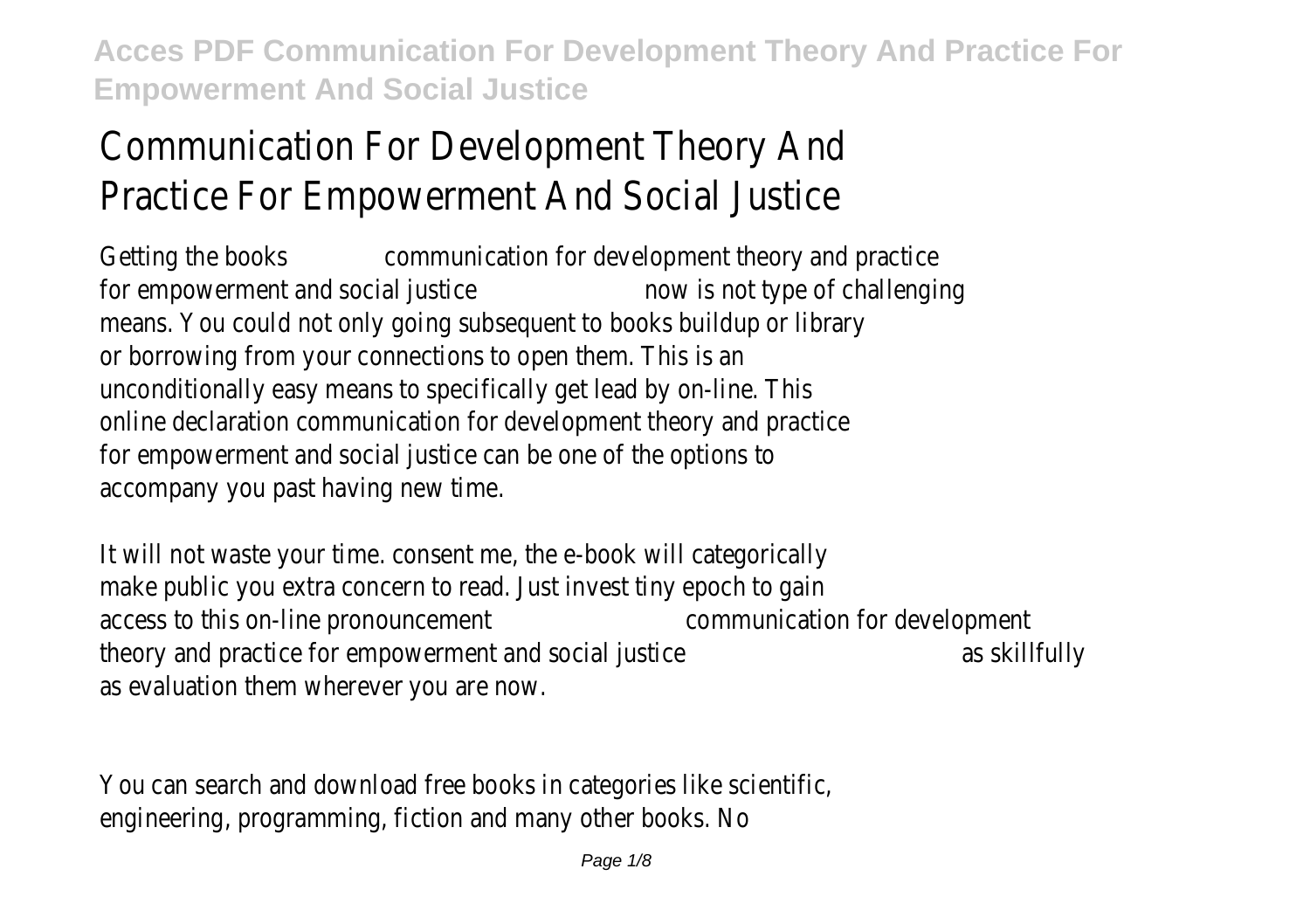registration is required to download free e-books.

Communication for Development in the Third World | SAGE ... Development communication refers to the use of communication to facilitate social development. Development communication engages stakeholders and policy makers, establishes conducive environments, assesses risks and opportunities and promotes information exchanges to create positive social change via sustainable development. Development communication techniques include information ...

Communication for Development | SAGE Publications Inc Explanation of Development Communication Theory. Development used to be taken as bridging the disparity between the so-called 1 st world and the 3 rd world countries before the 20 th century. Development was believed to be the process which made the third world countries follow the first world countries/ western countries, which were considered to be fully developed.

Cognitive Development Theory - Communication Theory the imagery of the theory compelling. Other economic theories of development were less ambitious and concentrated on purely economic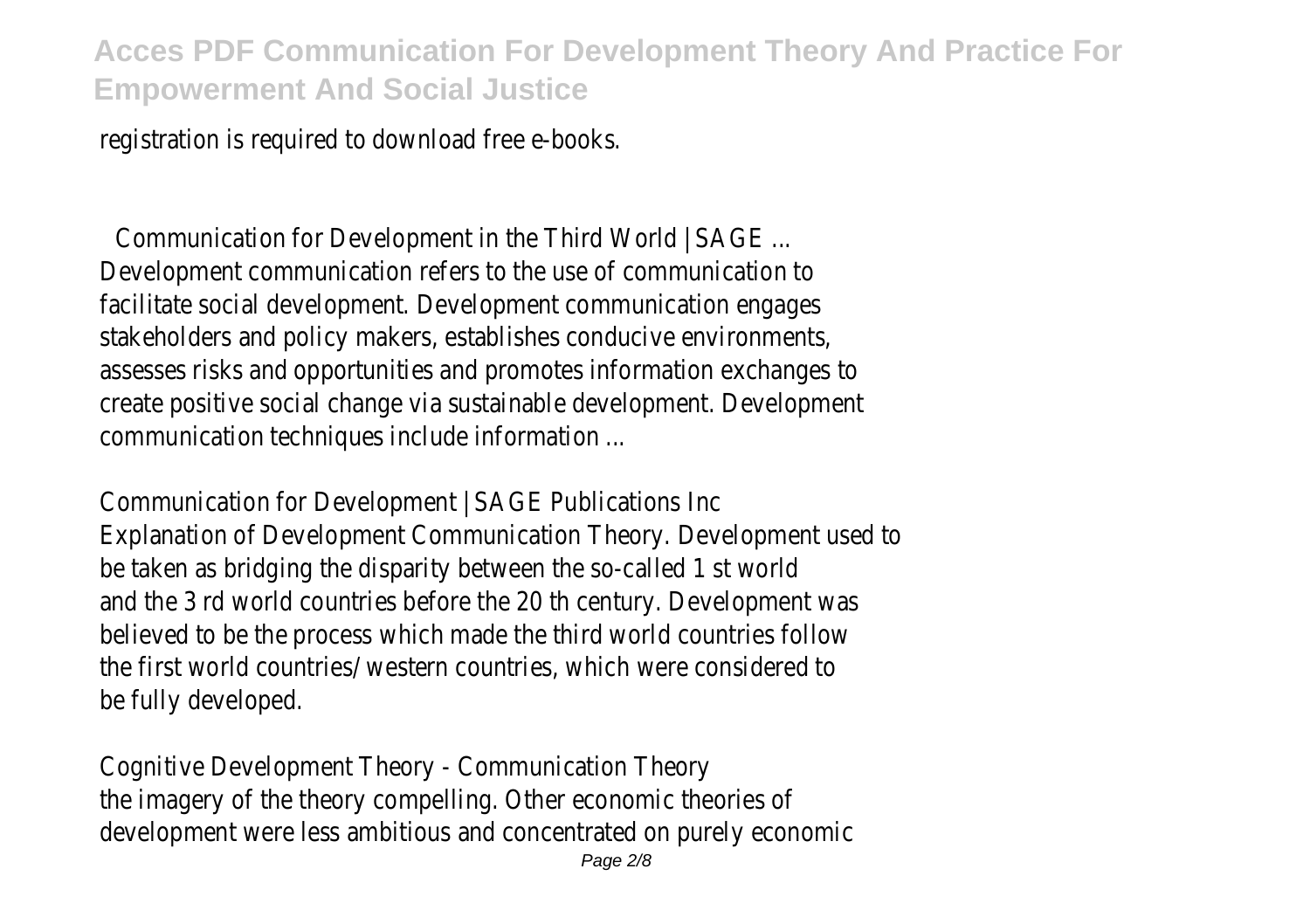fac tors, usually to their detriment. Frederick Frey, in a comprehensive review published in 1973, argued that economic theories had paid little or no attention to communication factors even though several were

Communication for Development - Wikipedia Communication for Development contrasts sharply with how Communication is often understood within the broader development arena where it is commonly associated with enhancing the public profile of organisations and advocating on specific programme areas.2 1.2.

Communication for development | UNICEF This reviewer very strongly recommends Communication for Development in the Third World as a required textbook for all students of development communication and as useful reading for journalism/mass communication students, particularly those doing theories of mass communication.

What is DEVELOPMENT COMMUNICATION? What does DEVELOPMENT COMMUNICATION mean?

Development Communication; Theory and ... Experimenting a local development communication model that can be used at the grass-root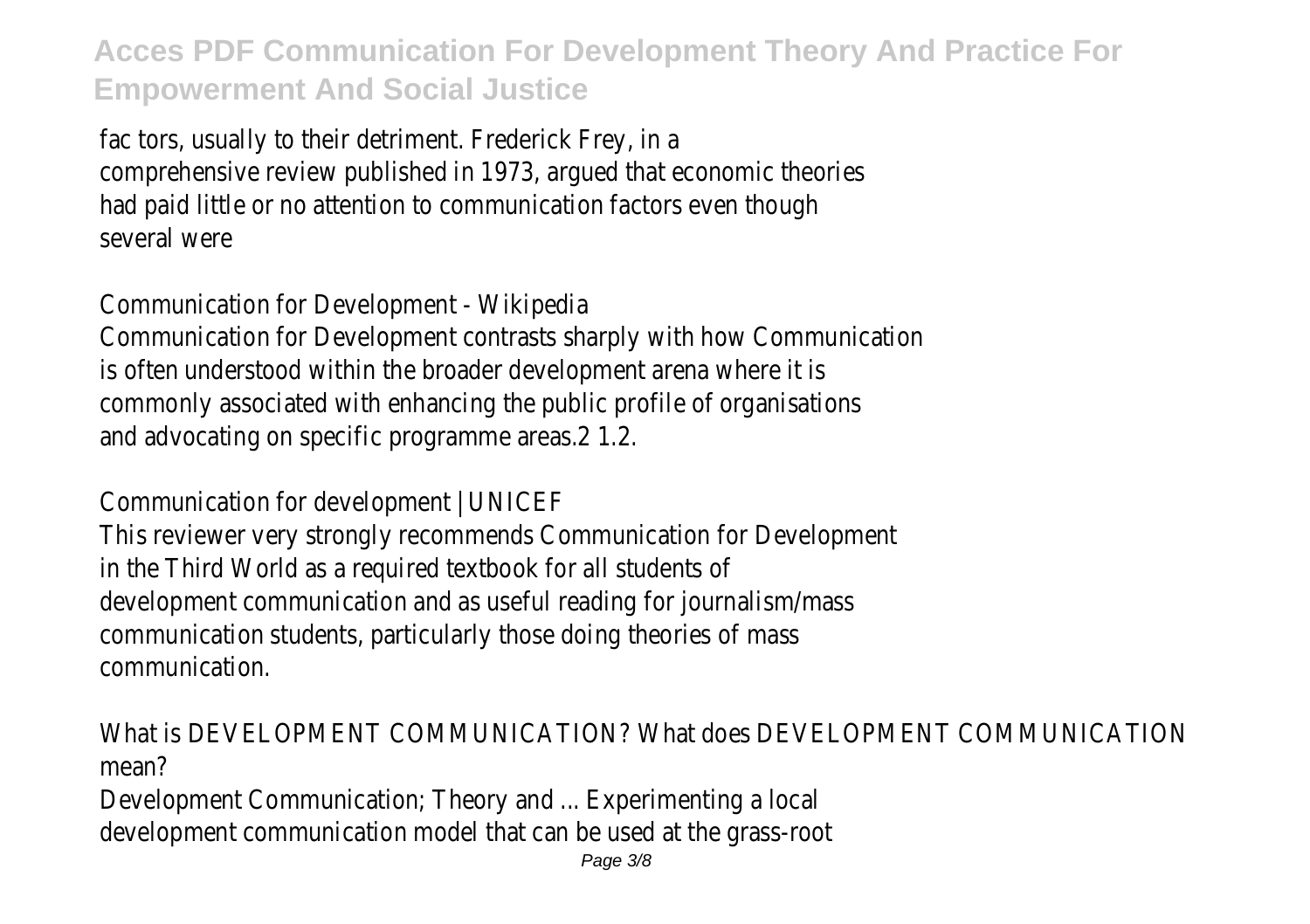level communication at the community development programs in ...

COMMUNICATION THEORIES - Universiteit Twente The cognitive development theory is based on the development of human intelligence. The central concept of the theory is that children actively construct their own cognition or knowledge as a result of their independent explorations. Oksana Kuzmina/dollar photo club Jean Piaget The theory of cognitive development was p

#### COMMUNICATION FOR DEVELOPMENT IN THE THIRD WORLD

Communication for Development (C4D) is all the different types of communication that need to take place in societies if sustainable democratic development is to occur.. The approach to Communication for Development (C4D) has evolved over the years. Initially developed after World War II as a tool for diffusion of ideas, communication initiatives primarily involved a one-way transmission of ...

CommuniCation for Development

Development communication has been labeled the "Fifth Theory of the Press," with "social transformation and development," and "the fulfillment of basic needs" as its primary purposes.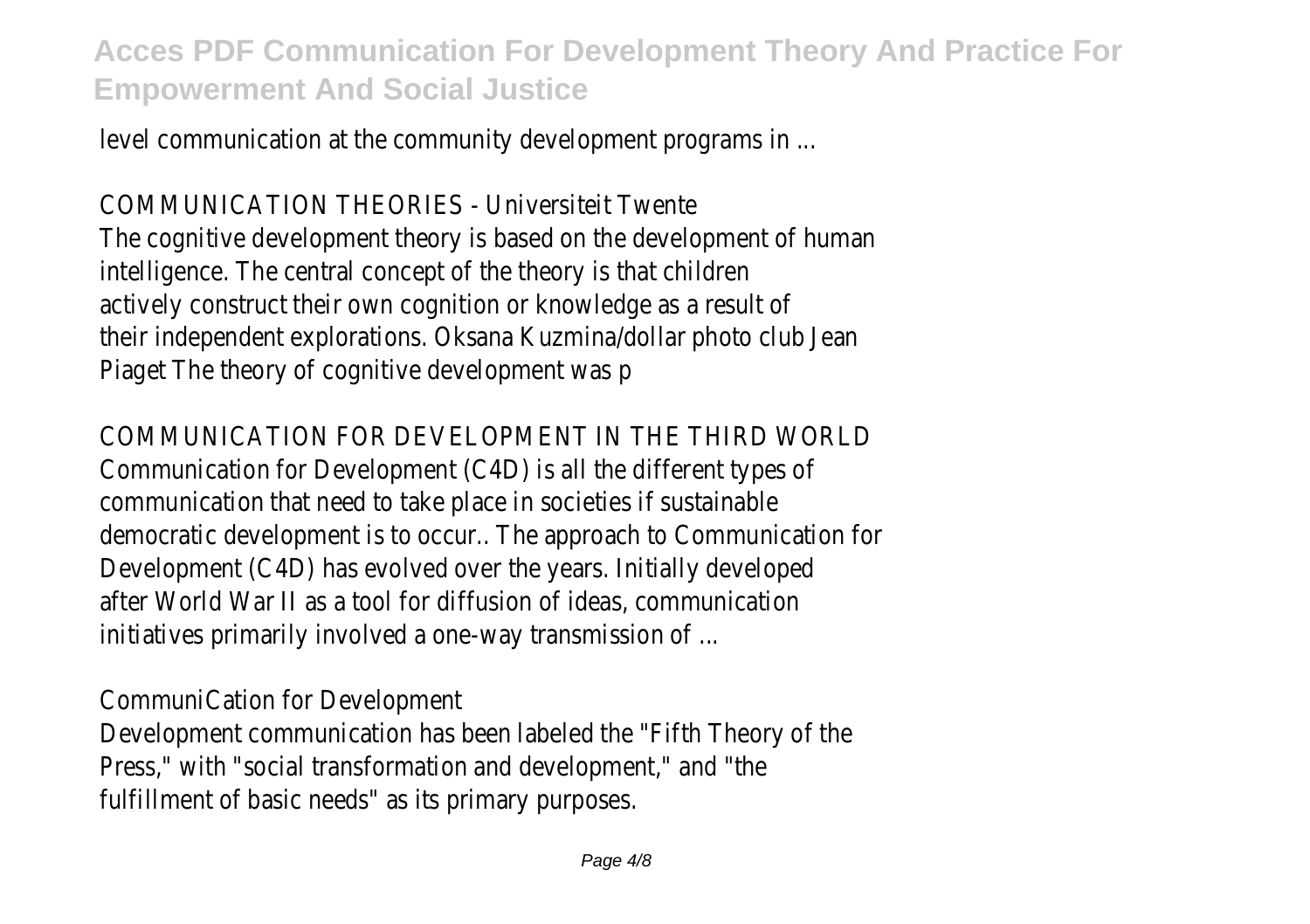Communication For Development Theory And Watch Professor Melkote talk about Communication for Development: Theory and Practice for Empowerment and Social Justice. This book critically examines directed social change theory and practice while presenting a conceptual framework of development communication to address inequality and injustice in contemporary contexts.

(PDF) Communication for Development and Social Change The unique role of Communication for Development (C4D) in advocacy is to facilitate opportunities and platforms that amplify the perspectives and voices of children and women, especially those from traditionally marginalized and excluded groups.

SAGE Books - Theories of Development Communication Approaches to Development Communication, Paris: UNESCO. By Way of Introduction. Jan Servaes. Research Center 'Communication for Social Change' (CSC), K.U. Brussel. All those involved in the analysis and application of communication for development - or what can broadly be termed "development communication" - would probably agree that in ...

(PDF) Development Communication; Theory and Practice.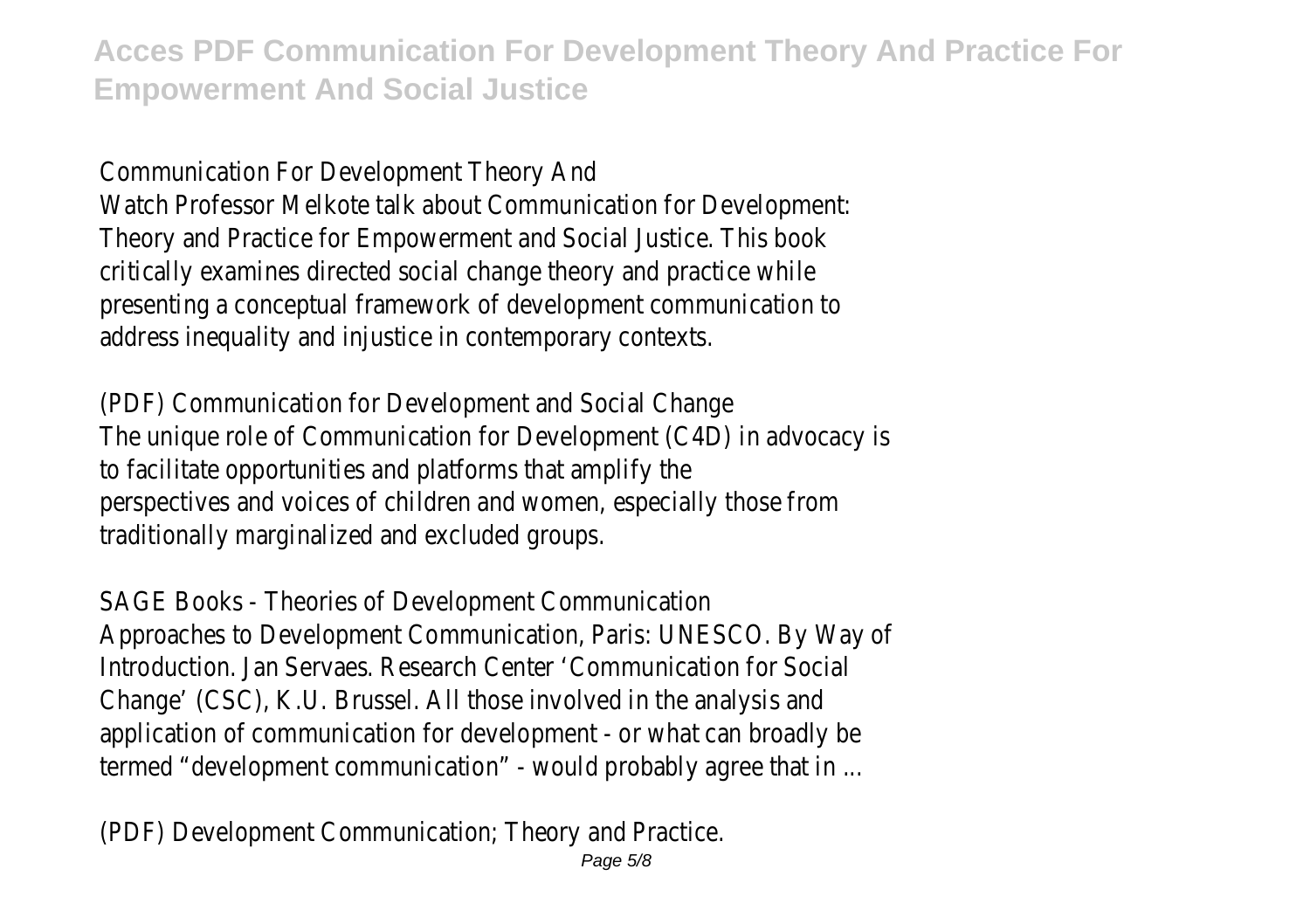Development communication sourcebook : broadening the boundaries of communication/ Paolo Mefalopulos. p. cm. Includes bibliographical references and index. ISBN 978-0-8213-7522-8 (print) -- ISBN 978-0-8213-7523-5 (electronic) 1. Communication in economic development. I. World Bank. II. Title. HD76.M44 2008 338.9001'4--dc22 2008016703

Approaches to Development Communication - UNESCO This basic consensus on communication for development and social change has been interpreted and applied in different ways throughout the past century. Both at theory and research

Development Communication: 1. History and Theories Communication is vital for human development. Communication processes are central to broader empowerment practices through which people are able to arrive at their own understanding of issues, to consider and discuss ideas, to negotiate, and to engage in public debates at community and national levels.

Communication for Development - Federal Council Communication for Development goes beyond providing information C4D involves understanding people, their beliefs and values, the social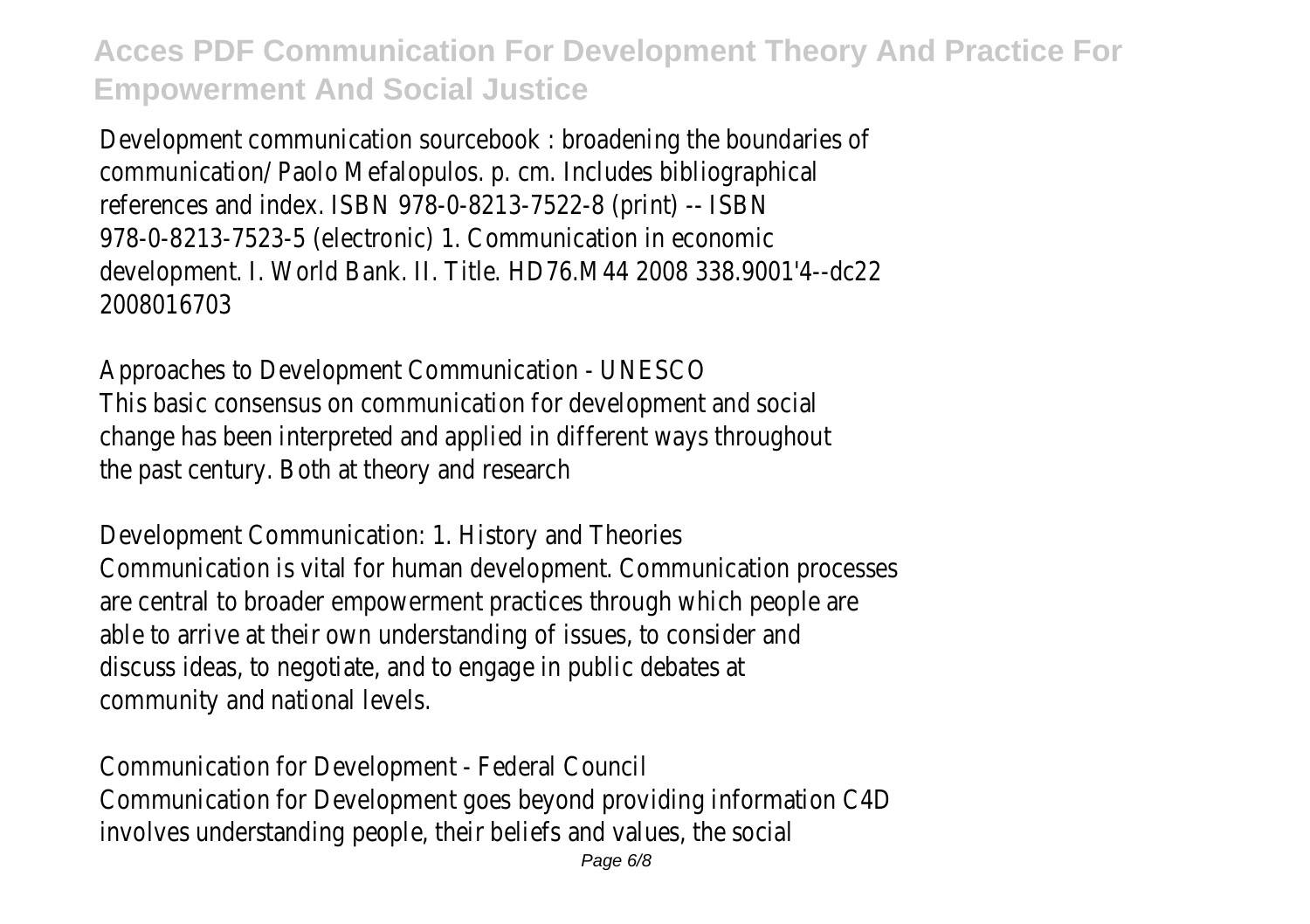and cultural norms that shape their lives. It involves engaging communities and listening to adults and children as they identify problems, propose solutions and act upon them.

Development Communication Sourcebook - World Bank 6 COMMUNICATION FOR DEVELOPMENT IN THE THIRD WORLD Pro-persuasion and pro-top-down ... Challenges for the 21st century 63 Summary 65 Notes 67 PART II DEVELOPMENT DISCOURSE, MODERNIZATION THEORY, AND COMMUNICATION 3. 4. The Enterprise of Modernization and the Dominant Discourse of Development Modernization as an economic model Modernization as

Development Communication Theory - Businesstopia SAGE Video Bringing teaching, learning and research to life. SAGE Books The ultimate social sciences digital library. SAGE Reference The complete guide for your research journey. SAGE Navigator The essential social sciences literature review tool. SAGE Business Cases Real world cases at your fingertips. CQ Press Your definitive resource for politics, policy and people.

C4D approaches | Communication for Development (C4D) | UNICEF Communication for Development: a lever for change Development is a